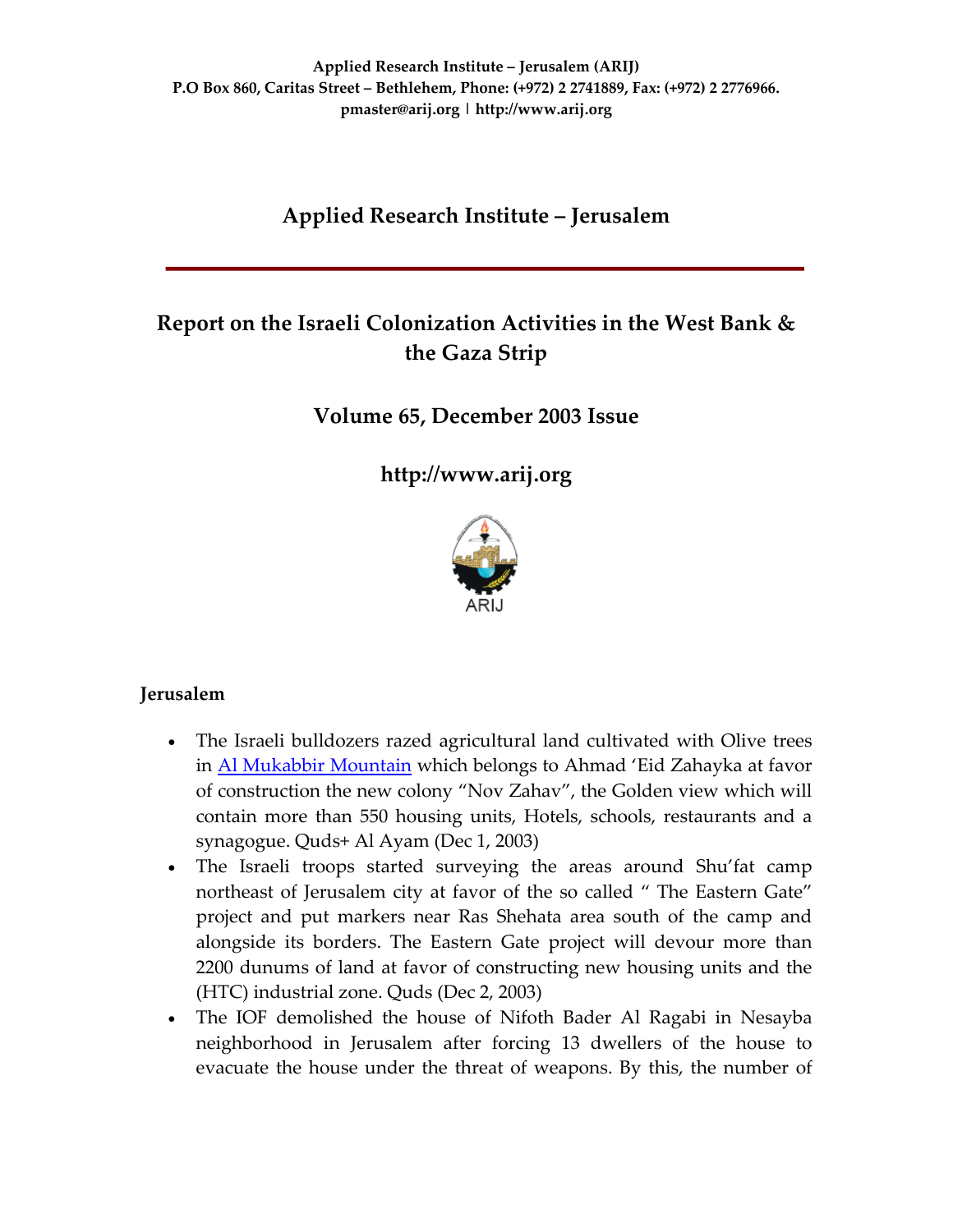houses demolished in Jerusalem reached to 109 houses since the beginning of Year 2003. Wafa (Dec 2, 2003)

- The Israeli Authorities demolished the house of Nayef 'Ali Mlehat in Beir Nabala village under the pretext of its location close to a military bypass road. Quds (Dec 9, 2003)
- The Israeli troops sealed the house of prisoner Ahmad 'Adel Jaber Sa'adeh in Al Hardoub neighborhood in At Tur neighborhood with Cement, causing severe damages to the properties. Quds (Dec 9, 2003)
- The IOF demolished two residential buildings "under construction" in Al Ashqariya neighborhood in Beit Hanina city under the pretext of not having building permits; thus displacing 23 dwellers. The two residential Buildings belong to Omran Jaber and Salameh Al Kuz. Wafa+ Quds (Dec 9, 2003). For more details, click here
- The IOF constructed a hedge and a gate on the entrance of 'Anata village northeast of Jerusalem city. Wafa (Dec 9, 2003)
- The IOF demolished three houses in Beir Nabala town northwest of Jerusalem city and two barracks owned by Muhammad 'Ali Muhammad Mlehat, Younis Muhammad Mlehat, Mer'i Muhammad and Fatma Al Khalayfeh. Quds (Dec 10, 2003)
- The IOF demolished the house of 'Adnan Shahen in 'Ein Elouza‐ Wad Qadum area, displacing 8 dwellers. The IOF also demolished another house in Silwan town south of Jerusalem city owned by Fayez Esh Shewayki under the pretext of not having building permits. On the other hand the IOF demolished a commercial store and a two‐story Aluminum store owned by Muhammad, 'Abed and Fuad Abu Farha in Beir Nabala city north of the city under the same pretext. Quds (Dec 10, 2003)
- The IOF orally threatened 70 families to evacuate their place of residence soon in Wa'r El Beek from the land of 'Anata village northeast of Jerusalem city and from other land east of Al Za'em, El 'Issawiya for the Segregation Wall process. Quds (Dec 12, 2003)
- Jerusalem Municipality court issued an order to stop the demolition of a theme park constructed by Burj Al Luqluq society in the old city of Jerusalem. Quds (Dec 13, 2003)
- The IOF sealed the first floor of 'Abed Allah Al Sharbati house in Wad El Juz neighborhood in eastern Jerusalem. Quds (Dec 16, 2003)
- The IOF demolished the two-story house of Osama and Murshed Muhammad Hassan Al 'Ajloni in Tel El Ful neighborhood in Beit [Hanina](http://www.poica.org/editor/case_studies/view.php?recordID=293) [city](http://www.poica.org/editor/case_studies/view.php?recordID=293) under the pretext of not having building permits, whereby 6 houses in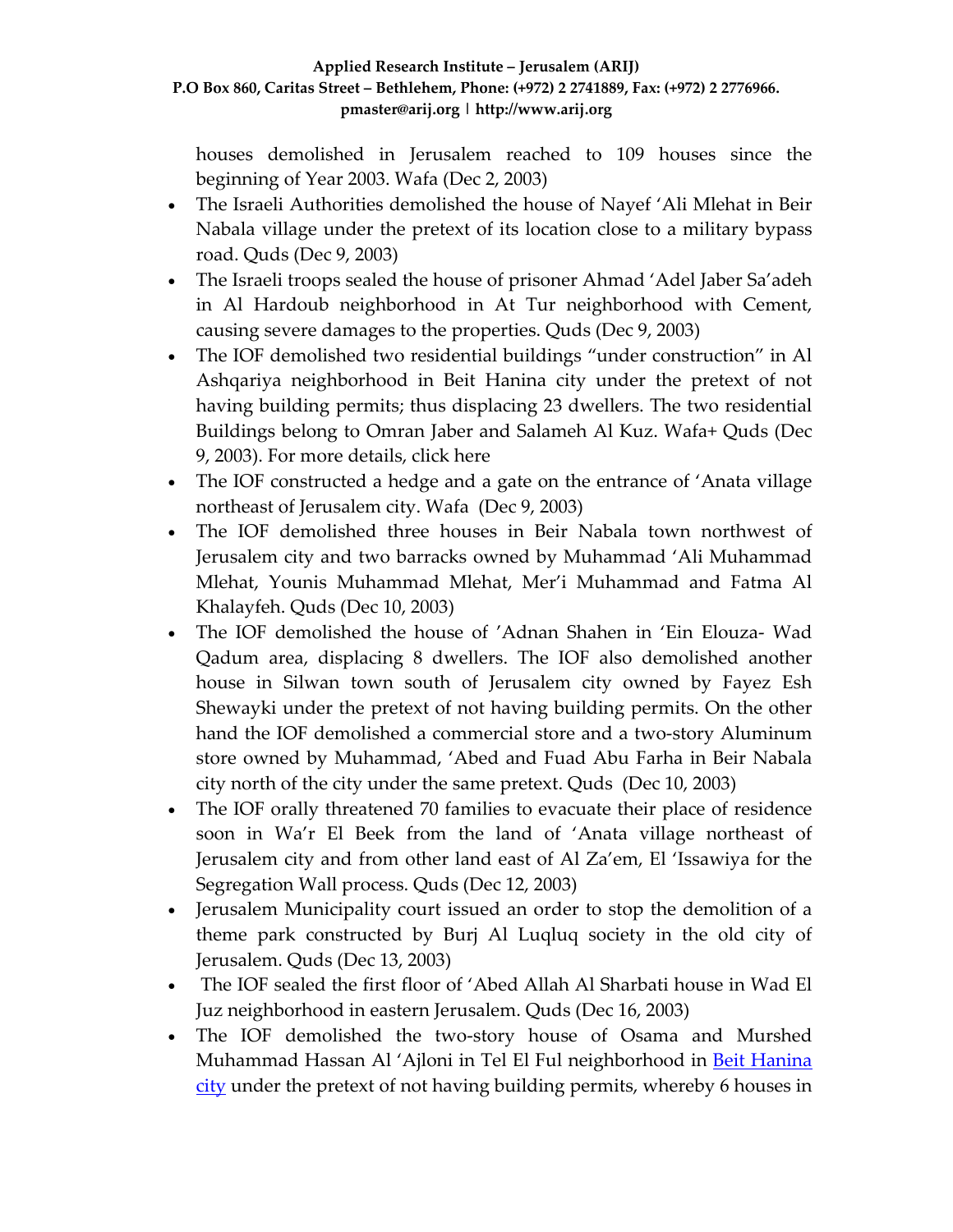the same neighborhood are threatened to be demolished under the same pretext. Quds (Dec 18, 2003)

- A big cement block fell on the house of Zakariya 'Ali Shehab in Ras El Bustan area in Al 'Azzariya city during the construction of the Segregation Wall which is taking place 20m away from the house, causing severe damages and destroying the nearby Olive trees. Quds (Dec 19, 2003). [Read](http://www.poica.org/editor/case_studies/view.php?recordID=293) [related](http://www.poica.org/editor/case_studies/view.php?recordID=293) topics
- The IOF demolished three houses in Al 'Azzariya city without a prenotification and under the pretext of not having building permits. Houses belong to: Khalid Hassan Badriya, Ibrahim Mnazil and Hisham Hashim Al Rajabi. Quds (Dec 23, 2003)
- Jerusalem Municipality court charged resident Amena Qara'in from Silwan city NIS 100,000 under the pretext of not having building permits. Quds (Dec 23, 2003)
- After receiving a penalty of NIS 40,000 under the pretext of building without a license, 'Abed Al Raziq Mahmoud 'Aseleh from Jerusalem had to demolish his house by his own hands. Quds (Dec 24, 2003)
- The IOF charged the residents Mahmoud and Muhammad Da'oud Qara'in from the town of Silwan a penalty of NIS 170,000 under the pretext of not having building permits. Quds (Dec 24, 2003)
- Building and Licensing department in Jerusalem Municipality issued an order to stop the construction of "Nov Zahav" colonial project in **[Jabal](http://www.poica.org/editor/case_studies/view.php?recordID=325) El** [Mukabbir](http://www.poica.org/editor/case_studies/view.php?recordID=325) in Jerusalem. Quds (Dec 27, 2003)
- The Israeli bulldozers demolished the house of Issa Mahmoud Al Jabaren in Dahiyat El Salam area in the town of 'Anata conducted under the pretext of not having building permits. Quds (Dec 31, 2003)

# **Qalqilyia**

- 1. The Israeli chief commander Moshi Keplenski handed landlords of Qalqiliya and Habla cities military orders to confiscate 367 dunums of land: Details of lands confiscated listed below according to the military orders that were handed to the residents
- 2. Qalqiliya city:
- Block 7563: parcels 29,31,33,34
- 3. Habla city: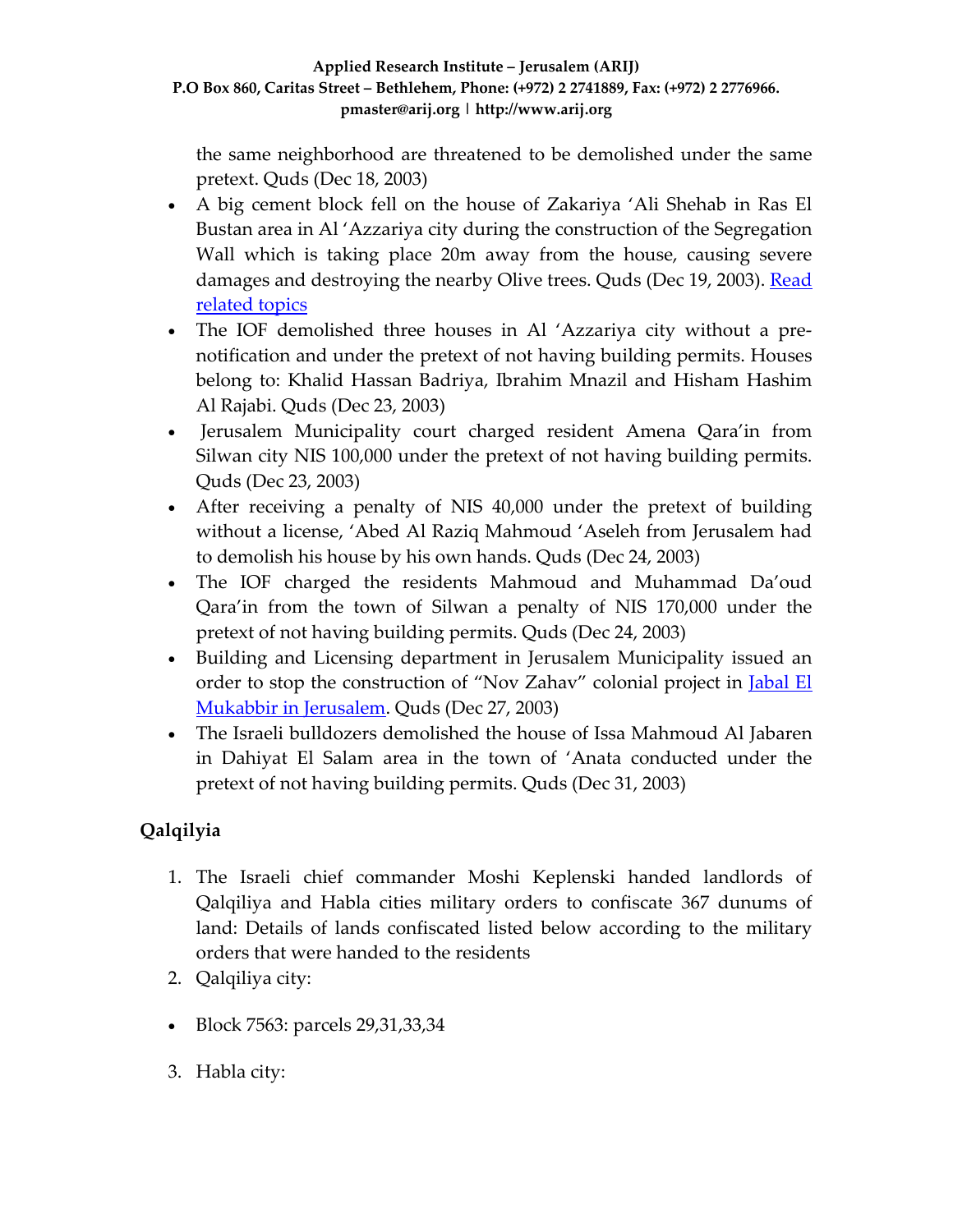- Block 7627: Parcels 3, 4, 5
- Block 7626: Parcels 3-9, 11
- Block 7631: Parcels 37, 39
- Block 7625: Parcels 25, 52, 53 Quds (Dec 12, 2003)
- 4. The IOF handed owners of 10 houses and barracks in 'Azoun 'Atma demolition orders under the pretext of not having building permits. The houses belong to: Khalid Sa'id Younes, Hatim Amin Younes, Nabil Sharif Abu Hagleh, Khalid Walid Abu Hagleh, 'Abed Allah Ahmad Omar, 'Abed El Salam 'Abed Allah Omar, Akram Suleiman Esh Sheikh Hazim Shibli, Muhammad Saleh Esh Sheikh and Shahir Gamel Ahmad. Wafa (Dec 25, 2003)
- 5. The IOF threatened to demolish the house of resident Yousef Saleh 'Amir in Mas‐ha village west of Salfit governorate and three other barracks under the pretext of not having building permits. Quds (Dec 28, 2003). Read [related](http://www.poica.org/editor/case_studies/view.php?recordID=300) topics.

### **Jenin**

- The Land research center assured that 450 dunums of lands were confiscated for the Segregation Wall in Jalbun village east of Jenin [district,](http://www.poica.org/editor/case_studies/view.php?recordID=304) 12km away from the green line. 230 dunums of them were cultivated with Olive which; means that 2300 Olive trees were uprooted and other 100000 Olive trees were isolated inside the Segregation Wall. It is worth mentioning that 1550 dunums of lands were also isolated for the same reason. Quds (Dec 1, 2003)
- The IOF demolished two houses in Silt El Harthiya city northwest of Jenin district, causing sever damages to the nearby houses. Haaretz daily+  $\overline{Al}$ Ayam (Dec 2, 2003)
- In a report issued by Jenin Agricultural department, 314,765 dunums of land were razed by the IOF for the Segregation Wall and 7580 dunums were isolated inside its borders; whereby 16415 trees were uprooted, 15753 of them were Olive. Quds (Dec 17, 2003)
- The IOF staged into Silat El Harithiya town and demolished the wall that surrounds the Elementary school in the town, causing sever damages to the properties. Quds (Dec 18,2003)
- The IOF demolished two houses in <u>Al ['Aqaba](http://www.poica.org/editor/case_studies/view.php?recordID=315) village south of Jenin city</u> owned by Akram Muhammad Saleh Taleb and Nayef 'Abed El Karim Saleh Taleb. It is worth mentioning here that the IOF handed 12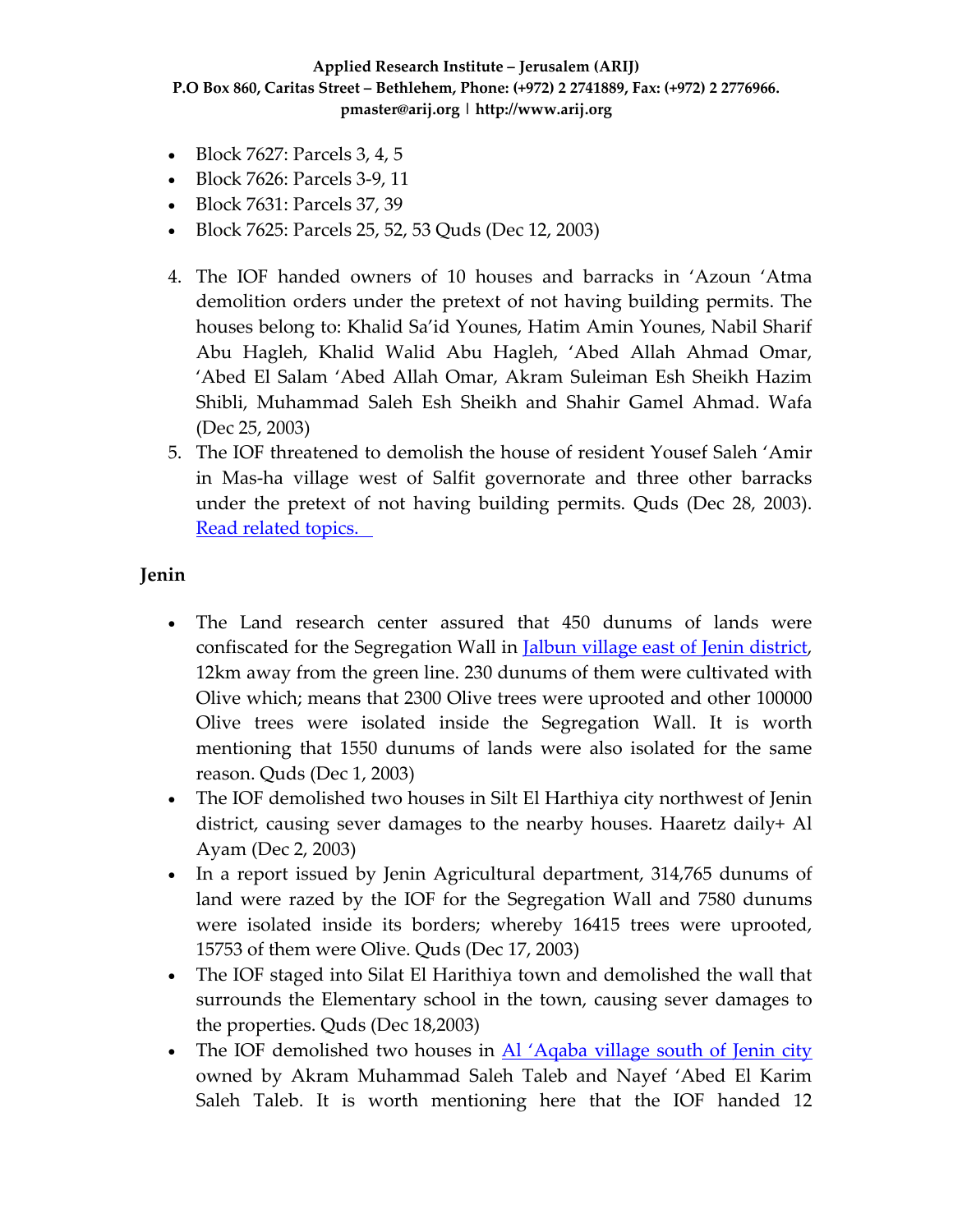demolition orders for residents at favor of constructing the Segregation Wall some buildings in the village such as the Kindergarten and a Mosque. Wafa (Dec 23, 2003)

## **Tulkarm**

- The IOF continued razing the 500 dunums of land west of Fir'un village and uprooted a number of Olive and Citrus trees, in addition to razing tens of dunums in Khalet Sarhan south of the village. Wafa+ Quds (Dec 1, 2003)
- The Israeli bulldozers continued razing lands in Zeita village north of Tulkarm district at favor of constructing a new part of the Segregation Wall. The path of the Wall will start from Zeita village and ends at Nazlet Issa to reach Qaffin town resulting in isolating [Nazlet](http://www.poica.org/editor/case_studies/view.php?recordID=214) Issa, [Baqa](http://www.poica.org/editor/case_studies/view.php?recordID=284) Esh [Sharqiya,](http://www.poica.org/editor/case_studies/view.php?recordID=284) Zeita, Nazlet Abu Nar and **Qaffin [village](http://www.poica.org/editor/case_studies/view.php?recordID=282)s** inside the Wall and more than 500 dunums of land are going to be confiscated during this process. Wafa (Dec 2, 2003)
- The IOF confiscated more than 500 dunums of land in Baqa Esh [Sharqiya](http://www.poica.org/editor/case_studies/view.php?recordID=284) and Jet village to connect "Trans Israel Street" with the coastal road by construction road 61 which will pass through the land. Quds (Dec 15, 2003)
- The IOF staged into [Tulkarm](http://www.poica.org/editor/case_studies/view.php?recordID=262) camp and took over the house of Rafeq Haykal Dmari, turning it to a military barrack. Quds (Dec 21, 2003)

## **Nablus**

- The IOF prohibited the landlords in 'Azon El 'Atma, Mas‐ha and El Zawiya villages from accessing their lands which were segregated inside the borders of the Segregation Wall constructed in the district. Quds (Dec 4, 2003)
- The IOF demolished the house of Mahmoud Daoud in Burin village south of Nablus city under the pretext of not having building license and due to its closeness to the bypass road of Yizhar colony. Quds (Dec 5, 2003)
- The Israeli troops took over the house of Subhi Yousef Suleiman in Qusen village west of Nablus and another house owned by Nael 'Aziz Omran in Deir El Hatab village east of the city. Quds (Dec 8, 2003)
- The IOF relinquished Havat Shaked the indiscriminate colony near Nablus. Quds (Dec 16, 2003)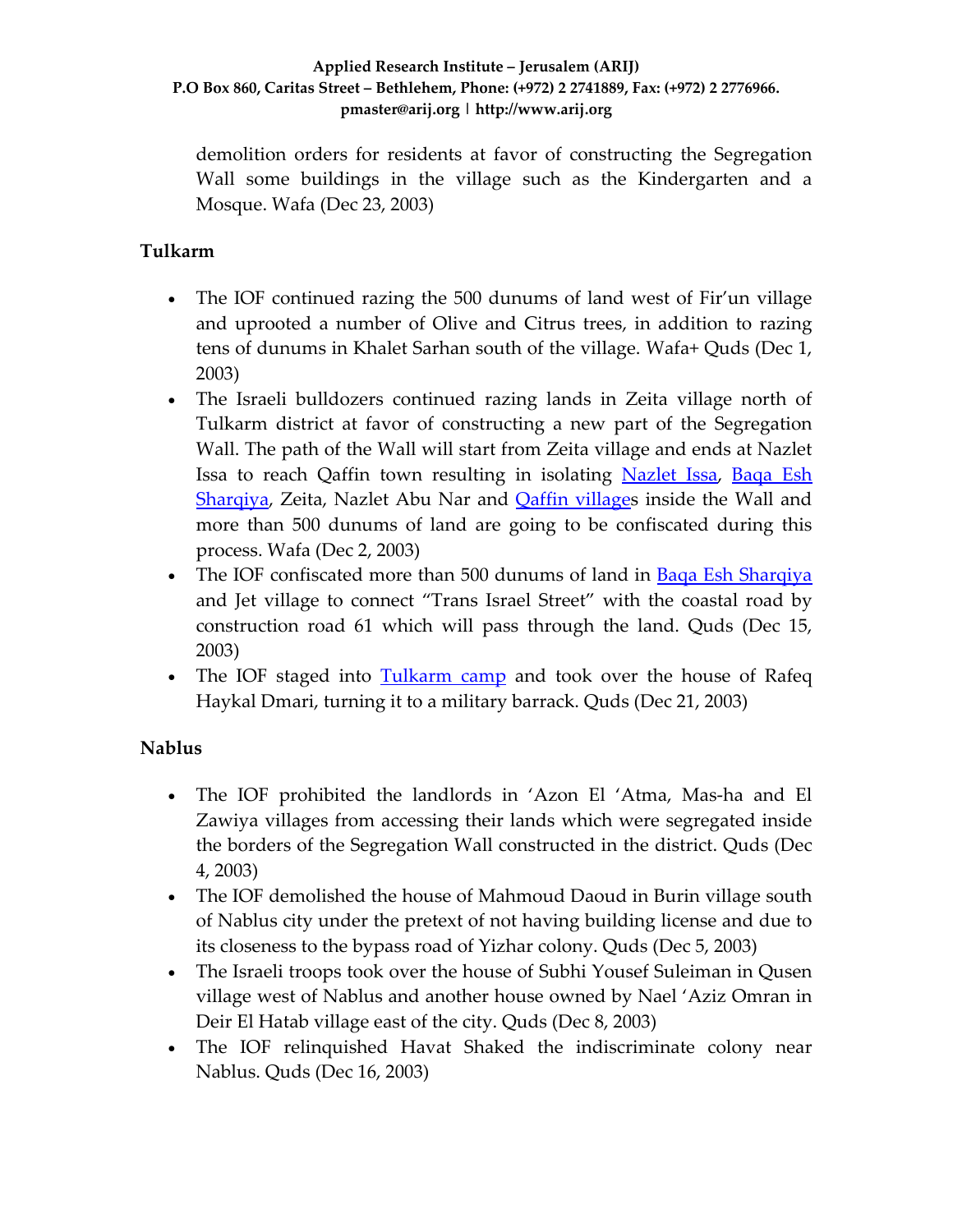- The colonists of the illegitimate Jewish colony of "Yitzhar" bulldozed several dunums of lands and uprooted hundreds of olive trees owned by Palestinians in a plan to establish a new colony in the area. IPC (Dec 10, 2003)
- The IOF incurred into Balata camp and took over several numbers of buildings such as Mesmar, Ad Desuqi, Al Barq, Dwekat and Maqboul and turned them into military base (barracks). Quds (Dec 17, 2003)
- The Israeli colonists rebuilt the indiscriminate Havat Shaked colony near Nablus after relinquishing it by the IOF days ago. Quds (Dec 18, 2003)
- The IOF reinforced their military presence in the town of Huwwara and took over an apartment building for military use. IPC (Dec 22, 2003)
- The IOF staged into Deir Sharaf village west of Nalus city and demolished two houses owned by Nidal 'Azam Badawi and Khairey Mahmoud Nofal. In addition to a score of barracks owned by 'Abed El Jabar Amin Kayed, 'Awad Abu Safad. Wafa (Dec 23, 2003)
- The IOF dynamited the two-story house of Martyr Sa'id Kamal Gamel Hanahi in the town of Beit [Furik](http://www.poica.org/editor/case_studies/view.php?recordID=158), displacing 6 dwellers. Quds (Dec 27, 2003)
- The IOF dynamited the two-story house of Hashim Daoud Abu Hamdan from Balata refugee camp, whereby the house of Khalil Marshoud is threatened to be demolished. Wafa+ Al Ayam (Dec 28, 2003)
- The IOF dynamited the three-story house of Nader Abu Layl in Balata refugee camp causing severe damages to the houses of 'Abed El Hai Abu Layl and Marwan Abu Layl in addition to an electronic store in the old city of Nablus. Wafa+ Quds (Dec 28, 2003)
- The IOF handed residents Nidal Mizher Abu 'Antar and Khalil Marshoud in Balata camp, military orders to demolish their houses. Al Ayam (Dec 30, 2003)

# **Hebron**

- The IOF uprooted more than 200 Olive tress and destroyed 5 dunums of land cultivated with hundreds of Vine trees in **Beit [Ummar](http://www.poica.org/editor/case_studies/view.php?recordID=324) town to the** north of [Hebron](http://www.poica.org/editor/case_studies/view.php?recordID=324) city and belongs to Abu 'Ayash family to erect a new military road and to establish a coordination Office along with a number of military watch points. Wafa+ Quds (Dec 1, 2003)
- The IOF constructed a 3m high watch point in Al Jisr area which connects north of Hebron with Halhul town and Bethlehem city with Jerusalem. Quds (Dec 1, 2003)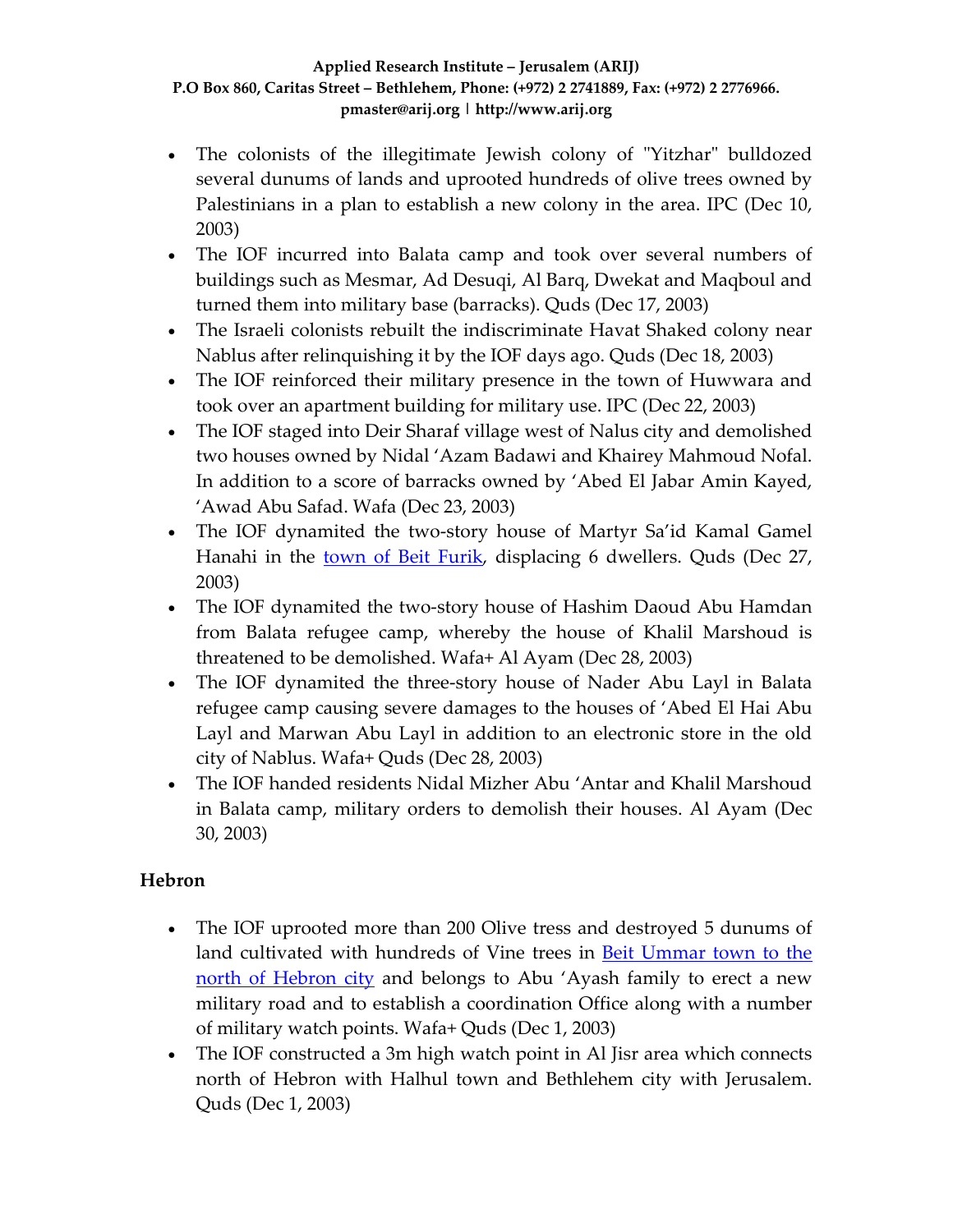- The IOF dynamited the second floor of the three-story house of Martyr Ahmad Othman Bader in Hebron city after planting it with heavy explosive devices and forced all dwellers to evacuate the house under the threat of weapons. Wafa (Dec 1, 2003)
- The Israeli bulldozers razed more than 18 dunums of land cultivated with Almond and Tomatoes. The IO bulldozers also uprooted more than 200 Vine trees in Al Buareh area in the eastern side of the nearby Kharesina colony which belong to Omar El Agrab, Fathi and Zeyad Sultan in order to expand the borders of the previously mentioned colony and to erect 17m width military road for the Segregation Wall between Kharesina colony and the Palestinian neighborhood, whereby 3000 dunums of land are threatened to be razed in the area. In addition Israel is willing to construct a new outpost in Wad El Nasara area near Qiryat Arba' colony on land owned by Jaber family. Wafa+ Al Ayam (Dec 2, 2003). [Read](http://www.poica.org/editor/case_studies/view.php?recordID=265) [related](http://www.poica.org/editor/case_studies/view.php?recordID=265) topics
- The IOF dynamited the first floor of the two-story house owned by the family of Martyr 'Ala' El Din Shaer Al Faghoury in Al She'aba neighborhood northeast of Hebron city after forcing all dwellers to evacuate the house under the threat of weapons. Wafa+ Quds (Dec 4, 2003)
- Colonists of Qiryat Arba' and Kharesina aggressed on the Palestinian houses, and took over the house of Nasri Da'na in Wad El Nasara neighborhood east of the city. Wafa (Dec 4, 2003). Read [related](http://www.poica.org/editor/case_studies/view.php?recordID=278) topics
- A report issued by the agricultural department in Hebron showed that the IOF uprooted 760 Olive, 1433 Almond and 2660 Vine trees in the last two months, specifically in October and November. Quds (Dec 8, 2003)
- The IOF demolished the house of 'Ayed Mahmoud 'Abed El Hadi Abu Sharar in Faqaqis village southwest of Hebron city to the east of Negohot colony under the pretext of not having building permits, displacing 9 people. In addition the Israeli bulldozers continued razing the land near [Kharesina](http://www.poica.org/editor/case_studies/view.php?recordID=317) colony northeast of Hebron city at favor of constructing part of the Segregation Wall in the area. The land belongs to Fathi 'Abed El Rahem Sultan. It is worth mentioning that more than 20 dunums of land were razed during the last week around Kharesina colony, land owned by Omar and Muhammad El Ajrab, Fathi Sultan and Abu Fayz Jaber. Wafa + Al Ayam (Dec 8, 2003)
- The colonists of Hagai colony took over more than 10 dunums of land from Al Rehiya village in Hebron district during the last two days and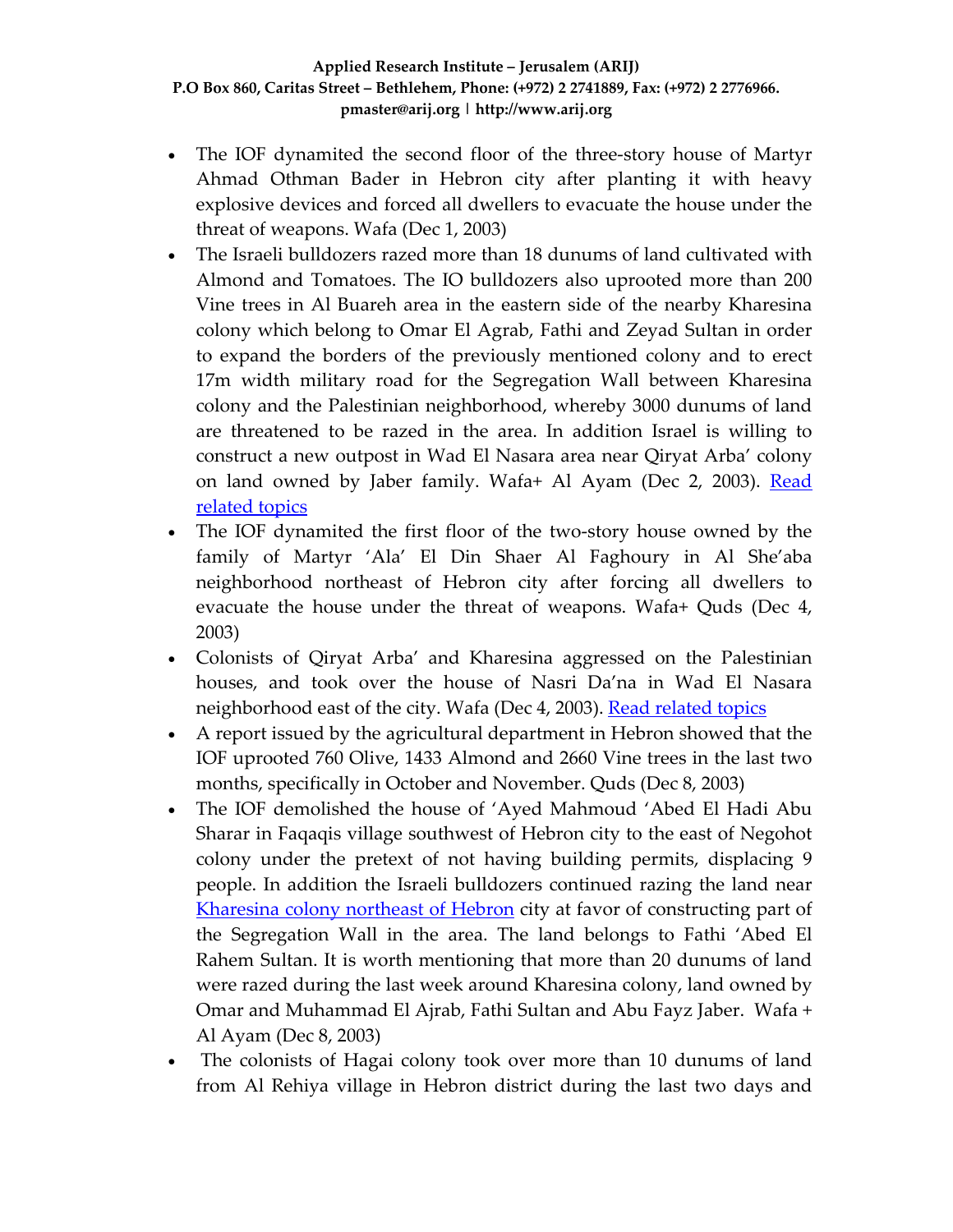hindered the landlords from reaching their own land to expand the colony borders. Land belongs to Rashid 'Arnous and 'Atiya Al Halak. Wafa (Dec 9, 2003)

- The Israeli bulldozers razed more than 40 dunums of land cultivated with Almond, Citrus and Vine trees in Wad Al Ghrus in the northern part of Hebron city between Qiryat Arba' and Kharesina colonies to erect 14m width military road which will later connect "Baroukh" military base, located between the previously mentioned colonies with the outpost to the north of Qiryat Arba' colony. As a result thousands of Olive and Vine trees are threatened to be uprooted. Land belongs to Na'im 'Abed El Razeq Zalum, Muhammad 'Atta Zalum, Jamel Falah Al 'Imla, Sami Fakhr Ghayth, Ahmad 'Atta Zalum,'Abed El Hafez Da'na, Hgazy Jaber and 'Abed El Haseb. On the other hand the IOF continued razing the land in Beit Ummar town east of Kfar Etzion colony to expand the colony borders. Wafa + Quds+ Al Ayam (Dec 10, 2003). Read [related](http://www.poica.org/editor/case_studies/view.php?recordID=265) topics
- The IOF dynamited the two-story house of Martyr Majed Abu Dosh in Dura town southwest of Hebron city, displacing 19 dwellers. Wafa + IPC+ Al Ayam (Dec 12, 2003)
- The IOF handed a military order to the resident Isma'il Ibrahim Al 'Adra from Yatta town to demolish his house under the pretext of not having a building license. In addition, the IOF handed another demolition order to Ashraf Elias Sidr from Tel Al Rumida area to demolish the wall that circulates his house under the same pretext. Quds (Dec 14, 2003). [Read](http://www.poica.org/editor/case_studies/view.php?recordID=102) [related](http://www.poica.org/editor/case_studies/view.php?recordID=102) topics
- The IOF razed more than 10 dunums of agricultural land located between the military base constructed in Tel Farah and Tel Zaev in the south of Yatta town to further extend road 60. Lands belong to Abu Senanih family. Wafa+ Al ayam (Dec 16, 2003). Read [related](http://www.poica.org/editor/case_studies/view.php?recordID=102) topics
- The chief commander of the West Bank Moshe Kalpinski threatened orally landowners of Tarqumiya town west of Hebron city to confiscate more than 300 dunums of agricultural land in At Tiba and Khalet El Dab'a areas in the east of the previously mentioned colony which is cultivated with Olive, Almond and Vine trees. The reason for confiscation is to take over thousands of the lands located between Telm and Adura colonies. **Land belongs to :**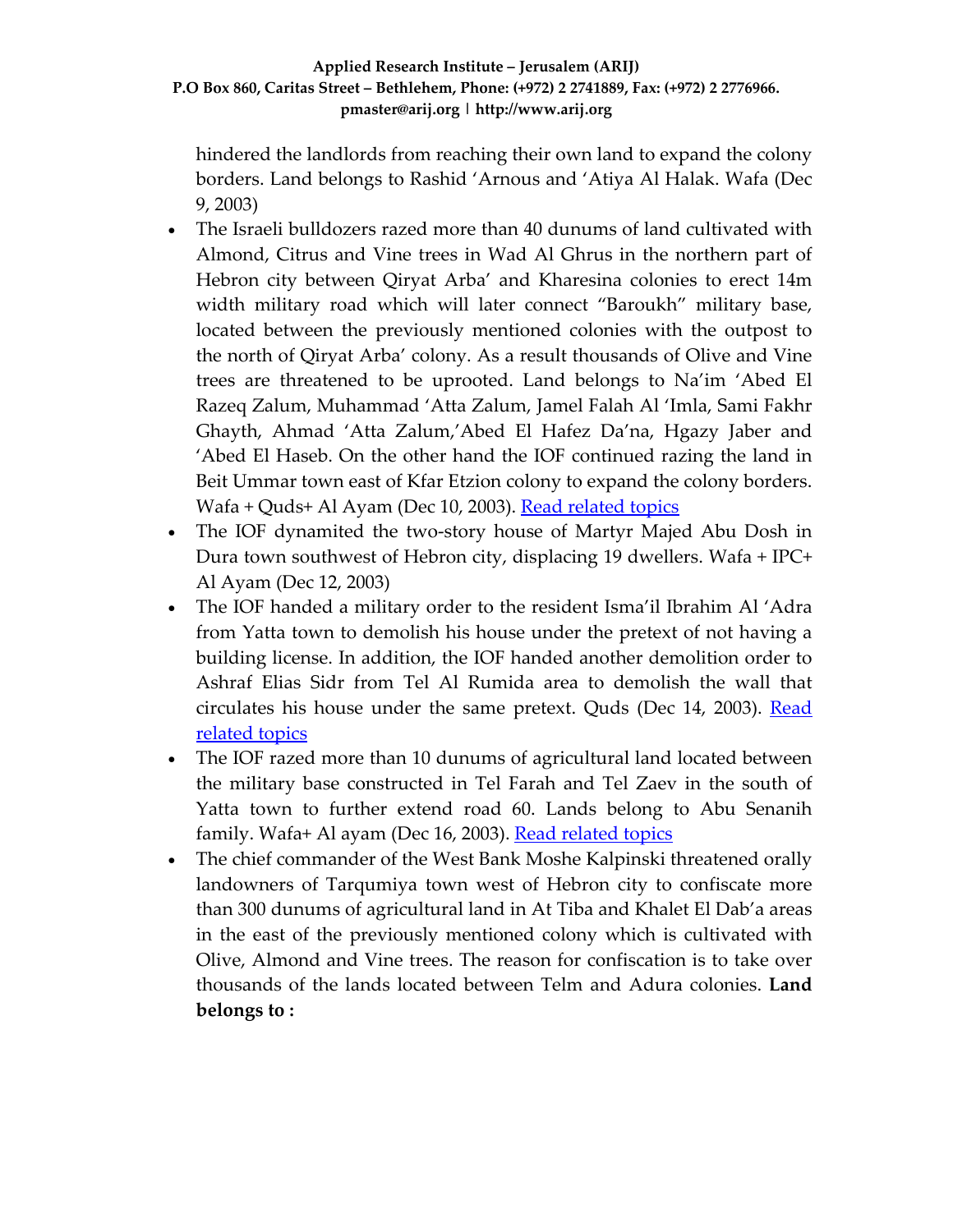| $\mathbf{1}$ | Fakhry 'Abed El Khaleq Al Fatafta |
|--------------|-----------------------------------|
| 2            | Muhammad Gamel AL Karabliya       |
| 3.           | <b>Omar Ratib Ath Thabayneh</b>   |
| 4.           | Sabri Salim Al Karabliya          |
| 5.           | Ahmad Mahmoud Qa'qour             |
| 6.           | 'Abed El 'Aziz Qa'qour            |
| 7.           | 'Azmi Badawi Al Karabliya         |
| 8.           | Ghasan Ibrahim Qabaja             |
| 9.           | Muhammad Saleh Ahmad Ash          |
|              | Shahrour                          |
| 10.          | Mustafa Muhammad Qa'qour          |
| 11.          | 'Abed El Qader Ath Thabayneh      |
| 12.          | Khalil Muhammad Ath Thabayneh     |
| 13.          | Adel Salameh Qa'qour              |
| 14.          | Ahmad Hassan Ath Thabayneh        |
|              |                                   |

**Source: Wafa (Dec 18, 2003)**

- The IOF backed with the Israeli bulldozers demolished the Gas station of Ibrahim Al Barath'i in the town of Halhul. Wafa (Dec 22, 2003)
- The IOF demolished an old house owned by Al Idres family located in Al Rajabi area to the east of Al Ibrahimi mosque. Wafa (Dec 23, 2003)
- The IOF demolished the house of Ahmad Talab Jradat from the town of Sa'ir under the pretext of being unlicensed; the house is located 300m away from the Israeli military road 60 on the western part of the town. Wafa (Dec 23, 2003)
- The Israeli bulldozers razed more than 10 dunums of agricultural land cultivated with Almond and Grapes near Qiryat Arba' colony which belong to Al Ja'bari and Idres families to create a demographic connection between Qiryat Arba' and [Kharisena](http://www.poica.org/editor/case_studies/view.php?recordID=243) colonies. Al Ayam (Dec 24, 2003)
- The Israeli bulldozers razed 50 dunums of lands cultivated with Grapes and Vegetables in 'Ein Bani Salim near Kharesina colony northeast of Hebron city to construct the Segregation Wall and to erect a new military road in the area. The owners, Fawzi Hadad, Nafeth Fayad 'Sayle, Da'doush 'Abed El Jawad Hadad, 'Abed El Men'im Mesbah 'Sayle and Yacoub Muhammad Zamoum were known. Wafa (Dec 24, 2003)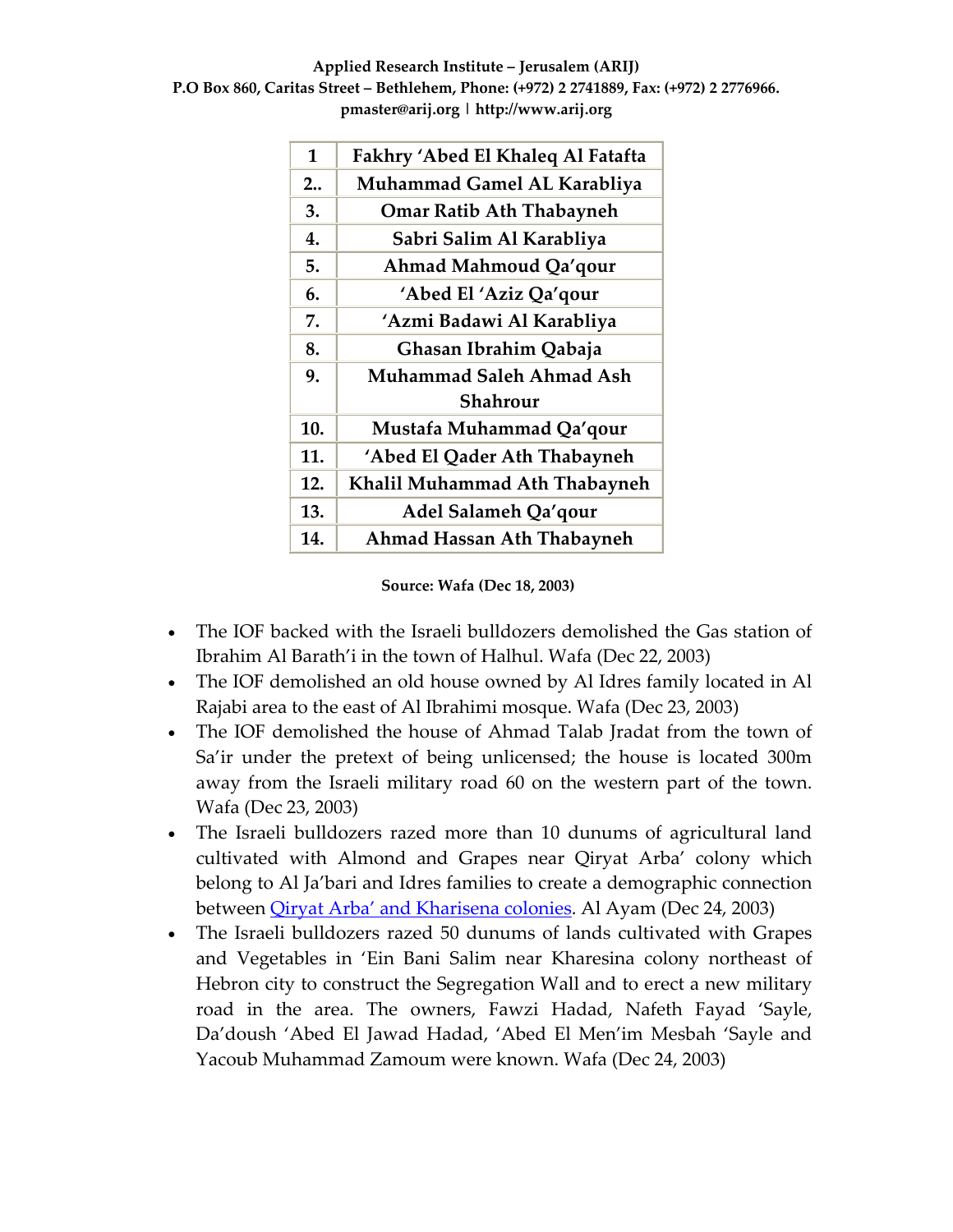- The IOF handed 'Abed El 'Azim Faydi El Qaysi military order to uproot hundreds of Olive trees in the lands located on the junction between the towns of Idhna and Tarqumiya west of Hebron city for military reasons. Wafa (Dec 25, 2003)
- The IOF erected a new road near Kharesina colony northeast of Hebron city on lands located 300m away from the Israeli military road 60. Al Ayam (Dec 27, 2003)
- The Israeli colonists tried to rebuild the dismantled Hagat Ma'oun colony east of Yatta town;
- The IOF razed 100 dunums of land north of Qiryat Arba' colony owned by: Issa Jaber, Ahmad Sa'id Jaber, Shakir Jaber, 'Abed El Same' Jaber, Awad 'Abed El Jabar Jaber, 'Abed El Jawad Muhammad Jaber and others from Al Ash-hab family, whereby Israeli surveyors surveyed tens of dunums owned by Sultan and Jaber families near Kharesina colony at favor of the Segregation Wall. Quds (Dec 30, 2003).
- The IOF handed 6 demolition orders to the residents of Al Burj town southwest of Hebron city conducted under the pretext of being unlicensed. The houses belong to Reziq Issa Al Talahmeh, Mahmoud Khalil 'Abed Al Nabi Al Masharqa, Raed 'Abed El Nabi Al Masharqa and Khalil Isma'il Al Masharqa. Quds (Dec 31, 2003)

## **Bethlehem**

- The IOF handed two demolition orders to residents Mahmoud 'Abed El Min'm 'Ayish and Mahmoud 'Abed Allah Hassan 'Ayish in Artas village. Wafa (Dec 1, 2003). Read related [Topics.](http://www.poica.org/editor/case_studies/view.php?recordID=217)
- The Israeli bulldozers razed several dunums of agricultural land cultivated with Olive and Almond trees in Jabal Ed Dik area near Har Homa colony (Abu Ghnaim Mountain) which belong to Musleh family at favor of erecting a 20m width bypass road. Quds (Dec 4, 2003)
- In a report issued by the Ministry of agriculture showed that the IOF destroyed more than 2100 dunums of land, uprooted 5000 trees mostly Olive and Vine, and more than 36000 dunums were also confiscated for the bypass roads and the Segregation Wall in Bethlehem [governorate](http://www.poica.org/editor/case_studies/view.php?recordID=327). Al Ayam+ Quds (Dec 15, 2003)
- The Israeli bulldozers razed more 60 dunums of agricultural land cultivated with more than 300 Olive trees in Wad Fuqin village west of Bethlehem city without a pre‐notification; in addition to razing another agricultural land located in Al Wa'ra area southeast of the village which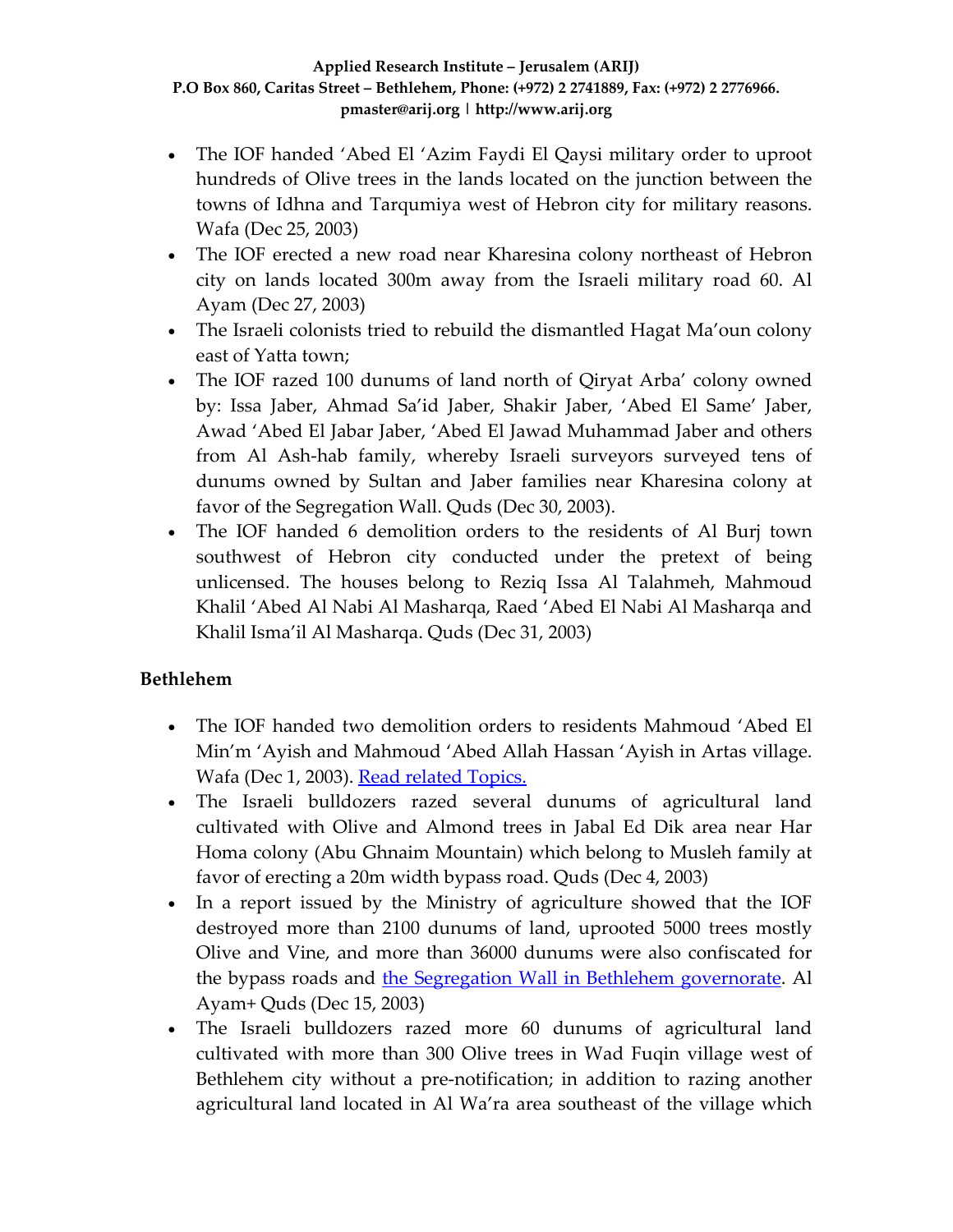belongs to Musa Mustafa El Huroub and Saleh Suleiman El Huroub. The razed lands are close to Bitar Illit colony located to the east of the village. Wafa (Dec 17, 2003)

- The Israeli authorities handed resident Fayz Muhammad Sa'afin a military order to confiscate his 5 dunums agricultural land in Wad Abu Hmareh in Hussan village, west of Bethlehem city to construct an Electric station to supply the nearby colonies with electricity. In addition the IOF handed resident Rashid 'Ali AL Wahsh from Za'tara village, southeast of Bethlehem city a demolition order under the pretext of not having building permits. Quds (Dec 21, 2003). Read related topics
- The IO bulldozers razed 28 dunums of Land belonging to Beneditto family at favor of expanding the Segregation Wall Borders. ARIJ Surveyors (December 24, 2003). Read [related](http://www.poica.org/editor/case_studies/view.php?recordID=327) Topics



### **Gaza**

- The IOF staged into Al Salam neighborhood in Rafah city and demolished the house of 'Ali El Dib. Quds (Dec 3, 2003)
- The IOF constructed a new military base south of Gaza city facing the coastal road near Natzarim colony supplying it with military equipments and to also erect a military road on lands belongs to Abu Khusa family. This coastal road is considered to be the only road which connects Gaza city with the rest of the governorates. Wafa+ Al Ayam (Dec 4, 2003)
- The IOF shelled on the house of Al Helow family causing severe damages to the properties in El Sheikh 'Ajlen area west of Gaza city. Wafa (Dec 4, 2003)
- The IOF demolished the house of Salah Fsafes located in Al Salam neighborhood southeast of Rafah city. Al Ayam (Dec 5, 2003)
- In a report issued by the Satet information Service in Gaza showed that more than 4339 houses were completely demolished since the beginning of the second Intifadah of which 2017 were in Gaza Strip. The report also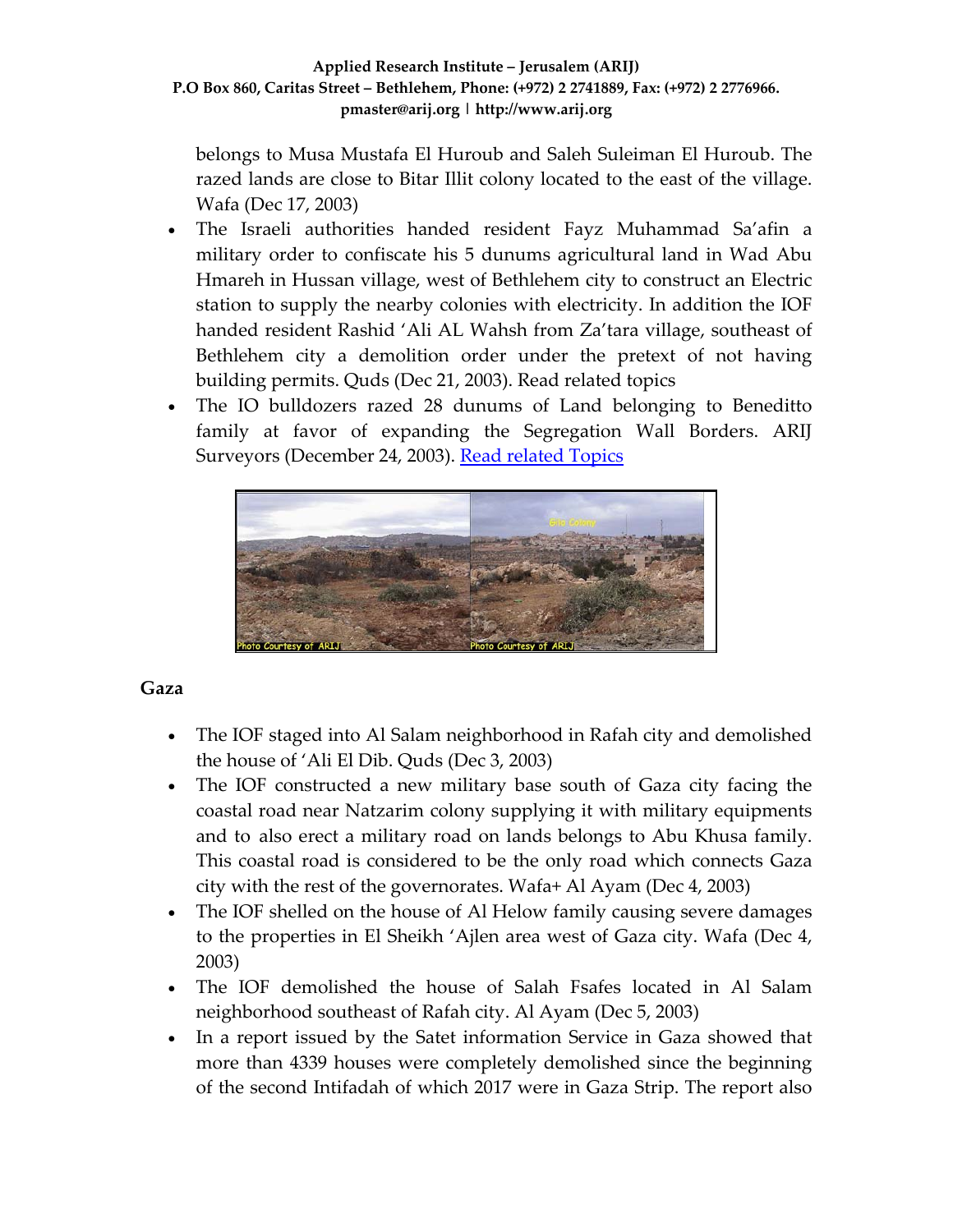showed that 75106 houses were partially demolished whereby 15017 were in Gaza Strip. As for lands confiscated for the Segregation Wall, a total of 165,951 dunums of land were confiscated since 29 March 2003, 61857 dunums of land were razed and 971346 fruitful trees were uprooted under the same pretext. Quds (Dec 5, 2003)

- The Israeli bulldozers staged 300m into Al Rabawat El Gharbiya area in Khan Yunis city and uprooted a considerable number of Olive, Almond and Citrus trees which belong to Al Agha, Abu 'Wayleh and Faris families. Quds (Dec 8, 2003)
- The IOF constructed a new military base northeast of El Sheikh 'Ajlen junction south of Gaza city and erected a road that connects Natzarim colony with the new military base, in addition to constructing another watch towers southeast of Khaza'a town east of Khan Yunis. Quds (Dec 8, 2003)
- The IOF dynamited the three-story house of Kamel Darwish in Al Brazil neighborhood on the Palestinian‐ Egyptian borders south of Rafah governorate after planting it with heavy explosive devices causing severe damages to the nearby houses. Wafa (Dec 10, 2003)
- A three-story house was demolished by the IO bulldozers on the Palestinian‐ Egyptian borders after dynamiting a tunnel near the borders. Quds (Dec 11, 2003)
- The IOF completely demolished three houses in Al Salam neighborhood in Rafah city which belong to Khaled El Qadi, Ibrahim Abu Seya and Fayeq Kareem and partially demolished the house of Muhammad Badawi in the same area. Wafa (Dec 11, 2003)
- The Israeli bulldozers staged into Al Salam neighborhood in Rafah city and demolished 9 houses which belong to Al Qadi and Al Waqili families, displacing 11 families and razed several dunums of lands in the area. Quds (Dec 12, 2003)
- The Israeli bulldozers staged into the eastern part of Al Zaytoon neighborhood east of Gaza governorate and razed hundreds of dunums of land cultivated with Olive trees to erect a new road. Al Ayam (Dec 13, 2003)
- The Israeli bulldozers staged into the western camp of Khan Yunis and completely demolished 18 houses partially demolished four. Quds+ Al Ayam (Dec 16, 2003).
- For the seventh day on sequent, the Israeli bulldozers continued razing lands of Al Qarara area northwest of Khan Yunis city and uprooted more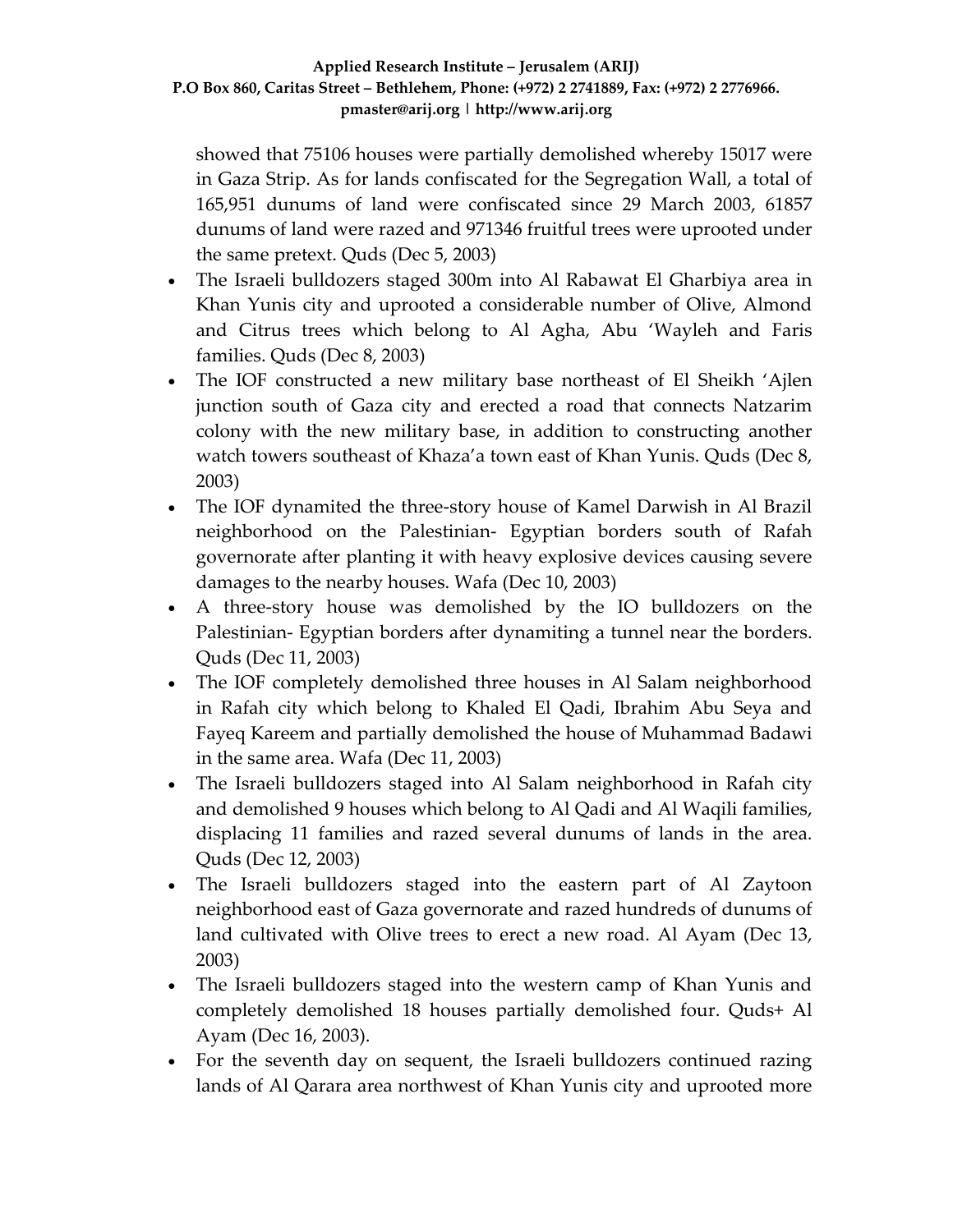than 100 Olive and other fruitful trees in the area. Lands belong to Ash Shubaki, Al Fara and As Sa'afen families. Wafa (Dec 16, 2003).

- The Israeli bulldozers staged into Yibna and Al Barahima camps south of Rafah governorate, razed several dunums of lands and turned some houses into a heap of rubble after demolishing them in previous incursions. Wafa (Dec 17, 2003)
- The IOF staged into Rafah governorate, partially demolished Al Tawhed mosque in Yibna camp southwest of the governorate and razed several numbers of dunums in Rafah camp. Quds (Dec 19, 2003). Read [Related](http://www.poica.org/editor/case_studies/view.php?recordID=307) **[Topics](http://www.poica.org/editor/case_studies/view.php?recordID=307)**
- The IOF invaded into 'Arayba village near Moraj colony north of Rafah governorate under the heavy barrage of gunfire and razed three plastic houses owned by Hamad Abu Jazar. Al Ayam (Dec 20, 2003). [Read](http://www.arij.org/index.php?option=com_content&task=view&id=212&Itemid=26&lang=en) [Related](http://www.arij.org/index.php?option=com_content&task=view&id=212&Itemid=26&lang=en) topics
- The Israeli bulldozers staged into Wad El Salqa village east of Deir El Balah city and razed 5 dunums of agricultural land cultivated with Olive and Almond trees which belongs to Hussein Al Sumari resident. Wafa+ Al Ayam (Dec 21, 2003)
- The Israeli bulldozers staged into Yibna refugee camp on the Palestinian-Egyptian borders south of Rafah city and completely demolished 7 houses to continue constructing the Iron Wall which Israel started constructing a year and a half ago in the area. Al Ayam (Dec 22, 2003). Read [Related](http://www.poica.org/editor/case_studies/view.php?recordID=307) **[Topics](http://www.poica.org/editor/case_studies/view.php?recordID=307)**
- The IOF staged into the south of Deir El Balah city and demolished seven houses owned by: Suleiman Abu Slesal, Suleiman Al Sumari, Radi Al Sumari, Wael Al Zir, Salameh Al Zir, Raed Al Sumari and Bashir Al Sumari, and also razed plastic houses which belong to Khalid Al Sumari. In addition the IOF handed military orders to Muhammad and Mahmoud Al Sumari to evacuate their houses for military purposes and also razed 30 dunums of agricultural land cultivated with Olive and Palm trees during this violent process. Wafa (Dec 23, 2003)
- The IOF dynamited a three story- building in Yibna refugee camp after planting it with heavy explosive devices turning it to a heap of rubble and causing severe damages to the nearby houses. The building belongs to Salah Abu Tah. Wafa (Dec 24, 2003). Read [related](http://www.poica.org/editor/case_studies/view.php?recordID=307) topics
- In a report issued by Al Quds newspaper, a total of 33 houses were demolished in Yibna and Al Qasas refugee camps, 23 were partially and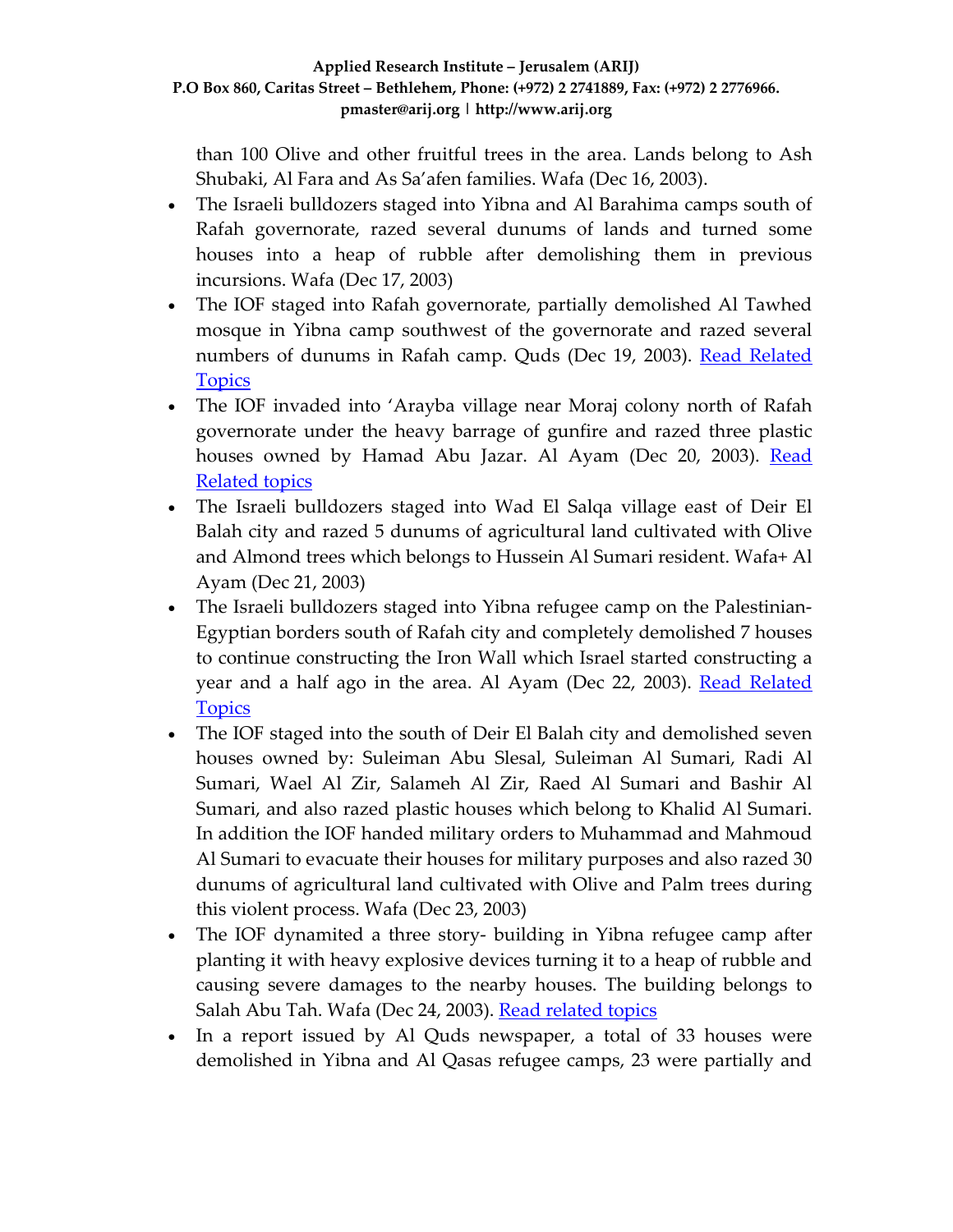177 houses were severely affected along with 20 commercial stores. Quds (Dec 25, 2003). Read [related](http://www.poica.org/editor/case_studies/view.php?recordID=307) topics

- The IOF razed 40 dunums of agricultural land cultivated with fruitful trees which belong to Abu Holy family to the north of Deir El Balah city. Quds (Dec 26, 2003)
- The Israeli bulldozers razed agricultural lands cultivated with Olive and Citrus trees northwest of Khan Yunis owned by Al Fara family. Wafa (Dec 27, 2003). [Related](http://www.arij.org/index.php?option=com_content&task=view&id=212&Itemid=26&lang=en) Topics
- The Israeli bulldozers razed tens of dunums of agricultural land in Al Rabawat El Gharbiya area owned by: 'Abed El Hamid Al Astal, Muhammad Abu Zuhair, Nayef Abu Shamala and Ziyad 'Abed El Faghour, in addition the IOF demolished the wall that surrounds Mahmoud Abu Metaw' house. Al Ayam (Dec 27, 2003)
- The Israeli bulldozers razed 8 dunums of agricultural land cultivated with Olive and Vegetables in Al Qarara town north of Khan Yunis city which belong to Al 'Abadleh and Al Fara families. Al Ayam (Dec 28, 2003)
- The IOF razed 20 dunums of agricultural land cultivated with Olive and Vegetables east of Al Burij camp. Land belongs to: Muhammad Abu Khusa, Sami Abu Khusa, 'Abed Abu Jalala and Hassan Abu Khusa. Al Ayam (Dec 28, 2003)
- The IOF staged 200m into 'Iriba area near Muraj colony north of [Rafah](http://www.poica.org/editor/case_studies/view.php?recordID=307) [governorate](http://www.poica.org/editor/case_studies/view.php?recordID=307) and demolished a farm owned by Awad and Naser Al Hashash along with other two plastic houses which belong to 'Abed Allah Al Hashash. Al Ayam (Dec 30, 2003)
- The IOF razed some lands in Deir El Balah city northeast of Kfar Daroum colony, and erected a new road and demolished a house in the same area. Al Ayam (Dec 30, 2003)
- The IOF took over the house of Ahmad Al A'raj in Al Baraka area south of Deir El Balah city. Quds (Dec 31, 2003)

# **Ramallah**

• The IOF dynamited two residential buildings one composed of five stores and the second is composed of two stores in Al Masioun neighborhood in the southwestern part of Ramallah district which belongs to Al Kiswani family. In addition, the IOF demolished the second floor of Al Ramahi building in Al Hadatha neighborhood in Al Bireh city along with two other houses in Al Am'ari camp owned by Al Derawi family and a house in 'Ein neighborhood in Ramallah city. Wafa (Dec 1, 2003)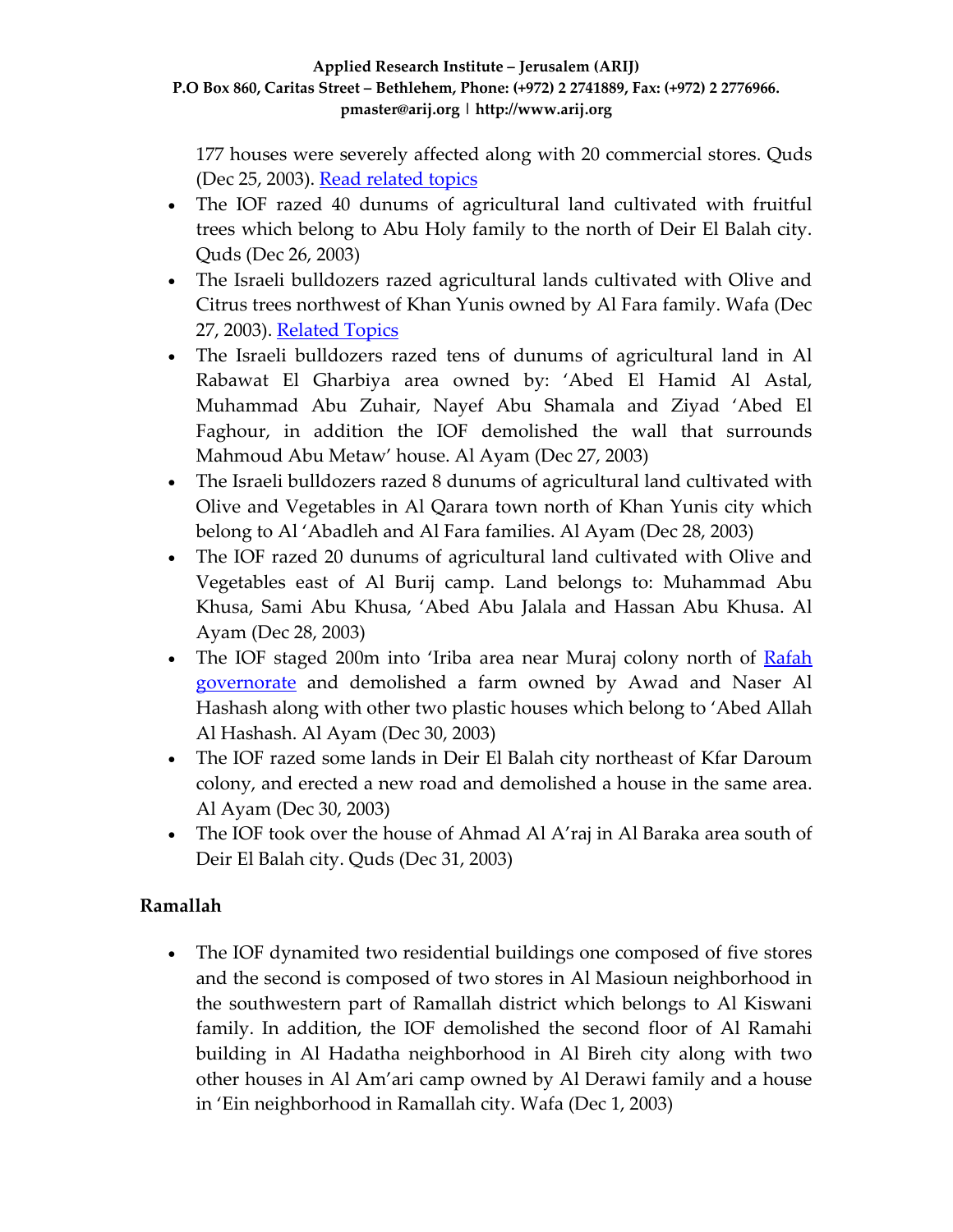- The Israeli bulldozers razed vast areas of land and uprooted 35 Olive trees in 'Aboud village to the [northwest](http://www.poica.org/editor/case_studies/view.php?recordID=326) of Ramallah district whereas the IOF threatened to uproot thousands of Olive trees in the village under the pretext of its location, close to the Israeli colonies and the bypass roads. Wafa (Dec 1, 2003)
- The Israeli colonists took over 1750 dunums of agricultural land cultivated with Olive, Almond and Vine trees east of [Turmus'ayya](http://www.poica.org/editor/case_studies/view.php?recordID=328) town near [Ramallah,](http://www.poica.org/editor/case_studies/view.php?recordID=328) at favor of constructing "Shivot Rahal" outpost and to connect it with the nearby Shilo colony and the rest of the colonies in the eastern Valleys to then reach the green line. The Lands belong to more than 250 owners.

### **Name of landowners known**

| 1.               | The Beneficiaries of Ahmad Muhammad El      |
|------------------|---------------------------------------------|
|                  | A'raj                                       |
| $\overline{2}$ . | Sari Al A'raj and his brothers              |
| 3.               | Sa'id Shoukry Za'tar                        |
| 4.               | The Beneficiaries of Qasem Abu Qafiya       |
| 5.               | The Beneficiaries of Mahmoud Abu Qafiya     |
| 6.               | Muhammad Rabe′ and his brothers             |
| 7.               | Suleiman 'Awad 'Abed El Qader and his       |
|                  | brothers                                    |
| 8.               | Hassan Habash and his brothers              |
| 9.               | Salim Rabah and his brothers                |
| 10.              | 'Abed El Qader Ibrahim Heqaz                |
| 11.              | The Beneficiaries of 'Ali Muhammad Al A'raj |
|                  |                                             |

#### **Source: Quds (Dec 13, 2003)**

- The Israeli colonists continued constructing the new military base "Mizpe" Ghernet" located on the hilltop of Wad El Qa'a near Kfar Adumim colony in the east. Quds (Dec 13, 2003)
- The IOF hindered 20 landowners from accessing their own lands in  $\underline{Al}$  $\underline{Al}$  $\underline{Al}$ [Midya](http://www.poica.org/editor/case_studies/view.php?recordID=285) and Ni'lin villages to the northwest of Ramallah district for colonizing purposes, preparing to confiscate the land. Quds (Dec 17, 2003)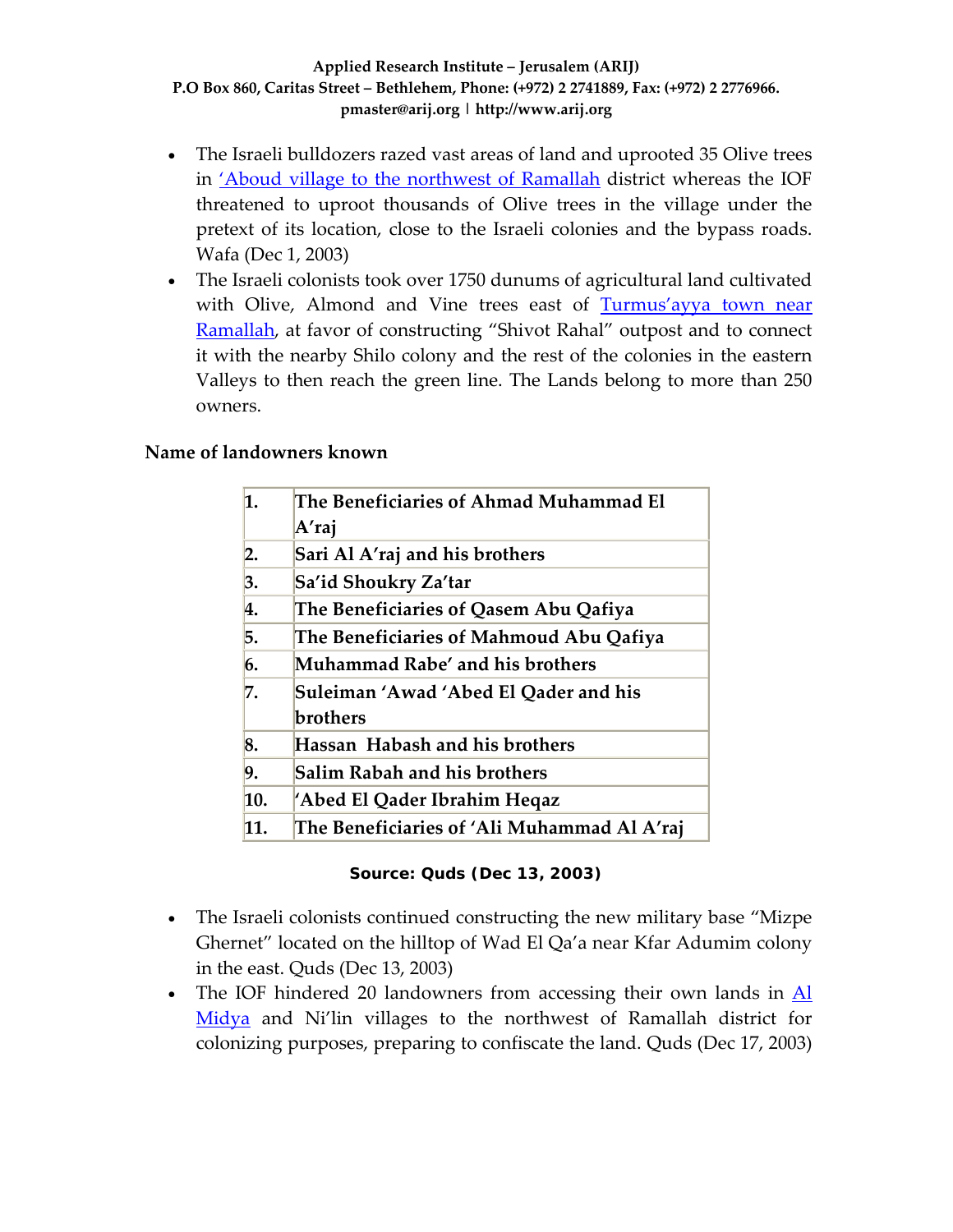- The IOF added tens of caravans to Shilo, Ofra and Shevut Rahel colonies built on lands of [Turmus](http://www.poica.org/editor/case_studies/view.php?recordID=328) 'Aya, Qaryout, Jalout, Al Mugheir and Singil villages between Ramallah and Nablus. Quds (Dec 20, 2003)
- The IOF took over 300 dunums of land north of Halmish colony located to the north of Ramallah district and hedged it for colonial reasons. Wafa (Dec 24, 2003)
- The IOF razed several dunums of lands and uprooted 40 Olive tree west of Budras village to the northwest of Ramallah district which belong to Ahmad Muhammad 'Abed El Rahman at favor of the Segregation Wall. Quds (Dec 31, 2003)

## **Others**

- Israel is planning to dismantle 6 indiscriminate outposts in the West Bank, among the colonies Ghenoun Aryeh near Ofra colony, Migron colony which is inhabitant by 42 Jewish families and another outpost to the north of Rehalem colony were known. Quds (Dec 1, 2003)
- The Minister of Defence Sha'ol Mofaz claimed that Israel dismantled more than 436 indiscriminate outposts until recently. Quds (Dec 1, 2003)
- The IOF demolished and without a pre-notification five houses in Al 'Azouniya area in 'Elabon village inside the green line borders, displacing 30 dwellers. Wafa (Dec 2, 2003)
- The IOF demolished a Palestinian house for Bedas family in Al Sheikh Mo'nis village near Tel Aviv university. Wafa (Dec 2, 2003)
- \$750 Million; is the total sum of money given to Israel from the United States of America. Quds (Dec 3, 2003)
- The Israeli government has approved the construction of more than 1,720 new houses in a number of colonies in the West Bank and Gaza Strip this year. In addition to at least 1000 houses. Electronic Intifada (Dec 3, 2003)
- Israel published biddings for building housing units in 13 pieces of lands in Ariel colony in the West Bank. Quds (Dec 5, 2003)
- Israel is willing to dismantle 18 indiscriminate outposts in the West Bank in the coming days. Al Ayam (Dec 8, 2003)
- Shaul Mofaz announced that the Israeli Government is willing to dismantle eight populated outposts in the near future. Mofaz included that the outposts of Migron, Amona and Mitzpeh Yitzhar are among the outposts marked for dismantling. Jerusalem post (Dec 9, 2003)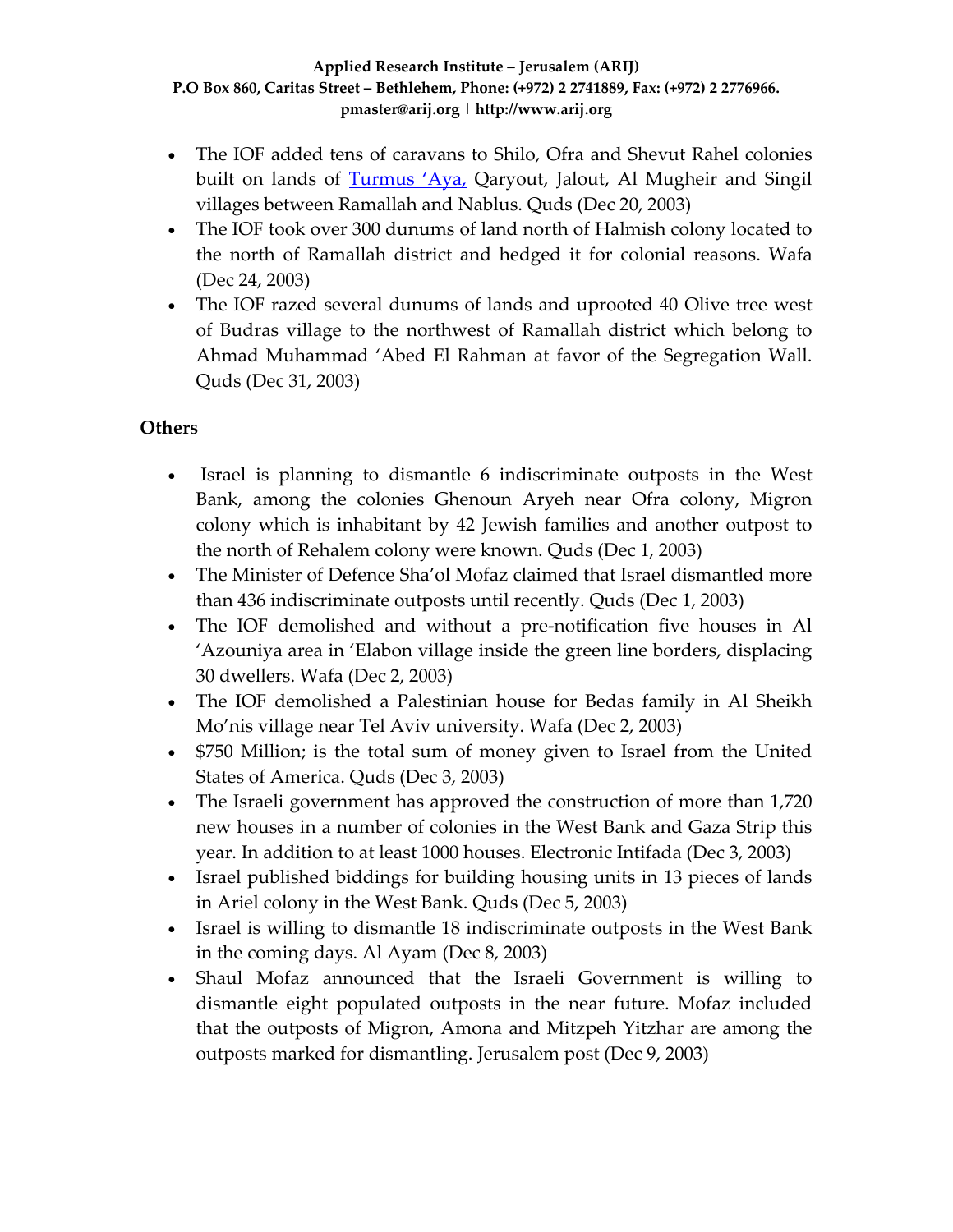- The Israeli Parliament committee transferred NIS 380 million to continue the construction of the Segregation Wall in Salem village, Terat Tsave and on parts of Al Jalbou' Mountains. Quds (Dec 10, 2003)
- Israel froze the constructions of the Segregation Wall on the hilltops of the Jordan valley in the West Bank for security reasons. Al Ayam (Dec 11, 2003)
- The Israeli prime minister Ariel Sharon is willing to dismantle 5 colonies in the West Bank and Gaza Strip. The colonies are, Ghnaim and Kadim east of Jenin district, Morag, Natzarim and Kfar Darum in Gaza Strip. Al Ayam (Dec 11, 2003)
- The Israeli Supreme Court issued an order prohibiting the IOF from dismantling Mizpe Yitzhar colony in Nablus according to the appeal that was handed by colonists. Quds (Dec 12, 2003)
- The Ministry of Finance transferred more than \$160 Millions to continue constructing new parts of the Segregation Wall which starts from Alkana colony in the northwest of the West Bank to reach Jabal Jalba' in the north and around Jerusalem. Al Ayam (Dec 18, 2003)
- Names of colonies Israel is willing to dismantle: Quds (Dec 22, 2003)

| 1.  | Beit Hagai  |
|-----|-------------|
| 2.  | Metad       |
| 3.  | Tuqu'       |
| 4.  | Ma'ale Amos |
| 5.  | Nokdim      |
| 6.  | Nahliel     |
| 7.  | Ateret      |
| 8.  | Kfar Tafuh  |
| 9.  | Yizhar      |
| 10. | Homish      |
| 11. | Sa Nur      |
| 12. | Kaddim      |
| 13. | Ghnaim      |
| 14. | Mevo Dotan  |
| 15. | Netzarim    |
| 16. | Kfar Daroum |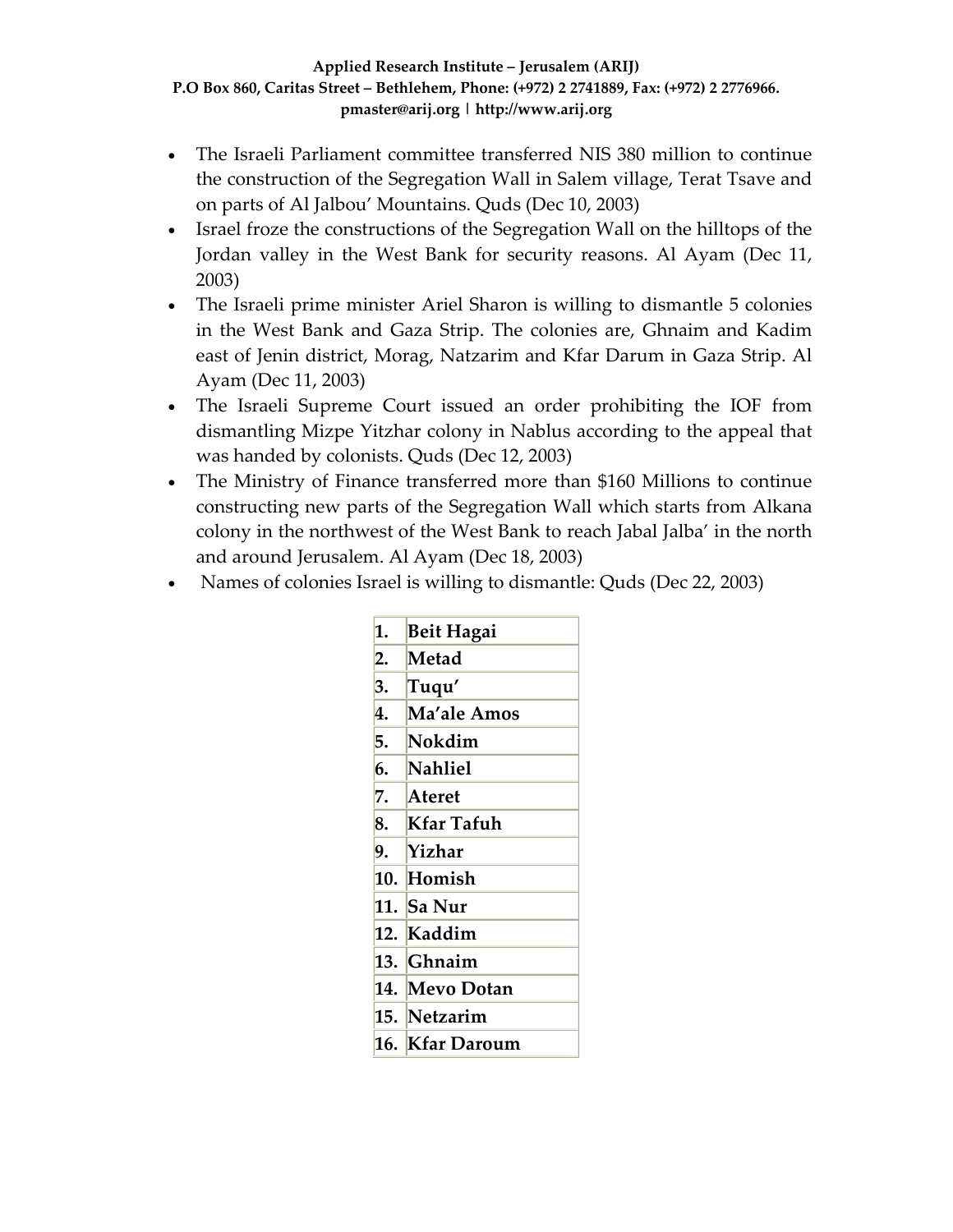- According to the Israeli government, the total length of the Segregation Wall to be constructed and completed by 2005 in the West Bank is 728 km. Quds (Dec 24, 2003)
- In a report issued by the Palestinian centre for Human rights 61 houses were demolished by the IOF during the last week in the West Bank and Gaza Strip. Al Ayam (Dec 27, 2003)
- In a report issued by the state information service, a total of 4727 houses were demolished by the IOF and 54947 were partially demolished since the beginning of the second Intifada. Quds (Dec 28, 2003)
- The Israeli prime minister Ariel Sharon and the minister of defence agreed on dismantling 4 outposts from the West Bank. The outposts are Ghanout Arieh near Ofra colony, Havat Shakid inside Yizhar colony, Maghen David located south of Jabal El Khalil and part of Bat 'Ain colony located between Hebron and Bethlehem governorates. Quds+ Al Ayam (Dec 29, 2003)
- The IOF demolished 6 houses in Qatanat village in the Nagav along with a Mosque in the villages of Iksefa and Al Za'roura. Wafa (Dec 29, 2003)
- The Israeli chief commander Moshe Keblinski issued an order to dismantle Ghenout Arieh, Hizon David, Havat Shakid and Beit 'Ein outposts, of which three are uninhabited. Quds (Dec 30, 2003)
- The number of Israeli colonists increased 61% since Sharon reign 2001. Quds (Dec 31, 2003).

| Governorate Confiscated Threatened | Land<br>(Dunums) | Land<br>$\langle$ Dunums $\rangle$ | Trees    | Uprooted Demolished Threatened<br><b>Houses</b> | <b>Houses</b><br>to be<br>demolished |
|------------------------------------|------------------|------------------------------------|----------|-------------------------------------------------|--------------------------------------|
| Gaza                               | 103              |                                    | 625      | 56                                              | 2                                    |
| Ramallah                           | 2050             | $\Omega$                           | 61290    | 11                                              | 0                                    |
| Jerusalem                          | 0                | 2200                               | 0        | 16                                              | 76                                   |
| Salfit                             | $\theta$         | $\Omega$                           | $\Omega$ | 0                                               | $\Omega$                             |
| Bethlehem                          | 93               | 0                                  | 300      | 0                                               | 3                                    |
| Jericho                            | $\Omega$         | $\Omega$                           | $\Omega$ | $\Omega$                                        | $\Omega$                             |
| Hebron                             | 243              | 3300                               | 3820     | 7                                               | 7                                    |
| Tulkarem                           | 500              | 500                                | 0        | 0                                               |                                      |